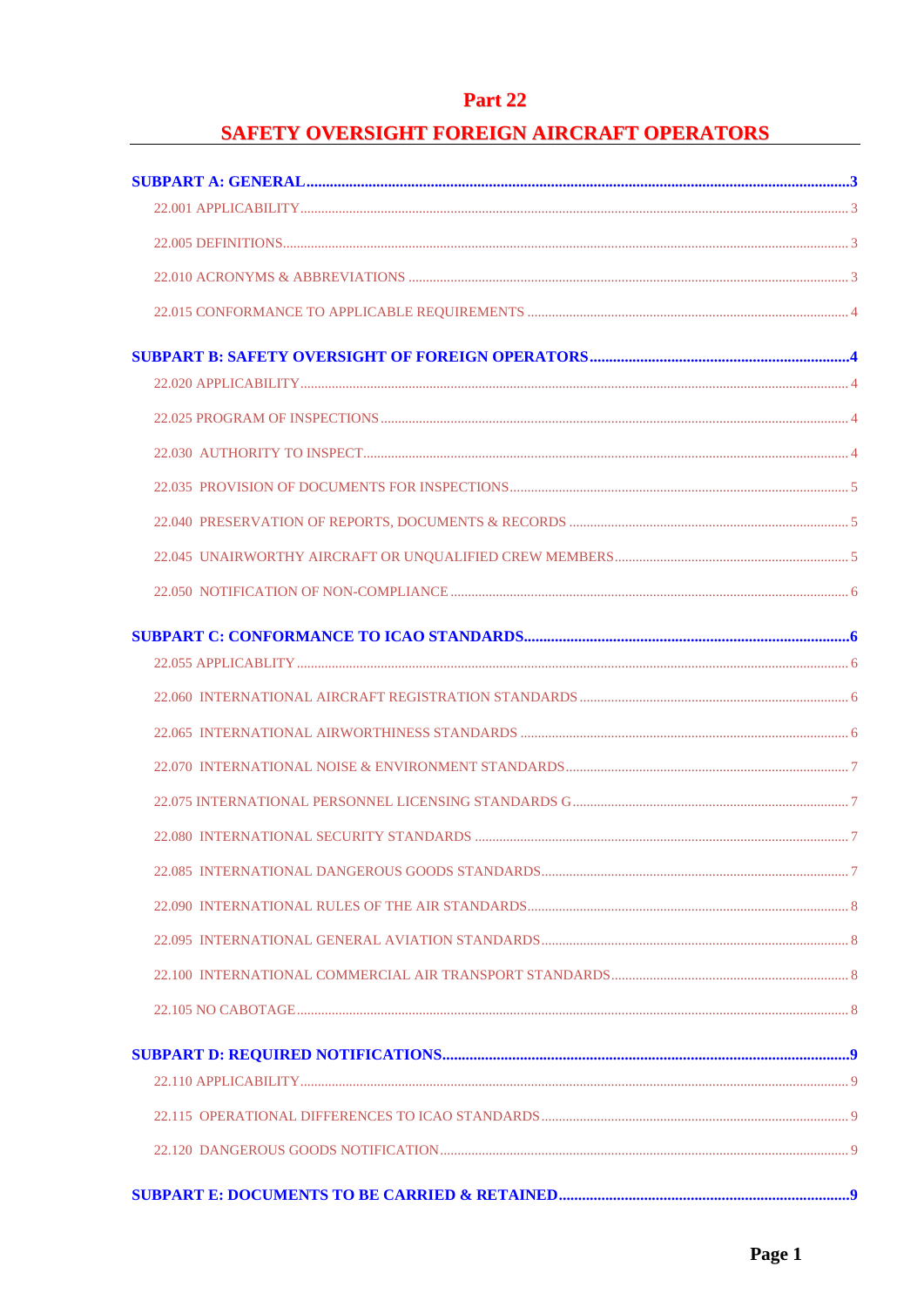| 22.170 CONDITIONS FOR THE ISSUANCE OF FOREIGN AIR OPERATOR'S CERTIFICATE  13 |  |
|------------------------------------------------------------------------------|--|
|                                                                              |  |
|                                                                              |  |
|                                                                              |  |
|                                                                              |  |
|                                                                              |  |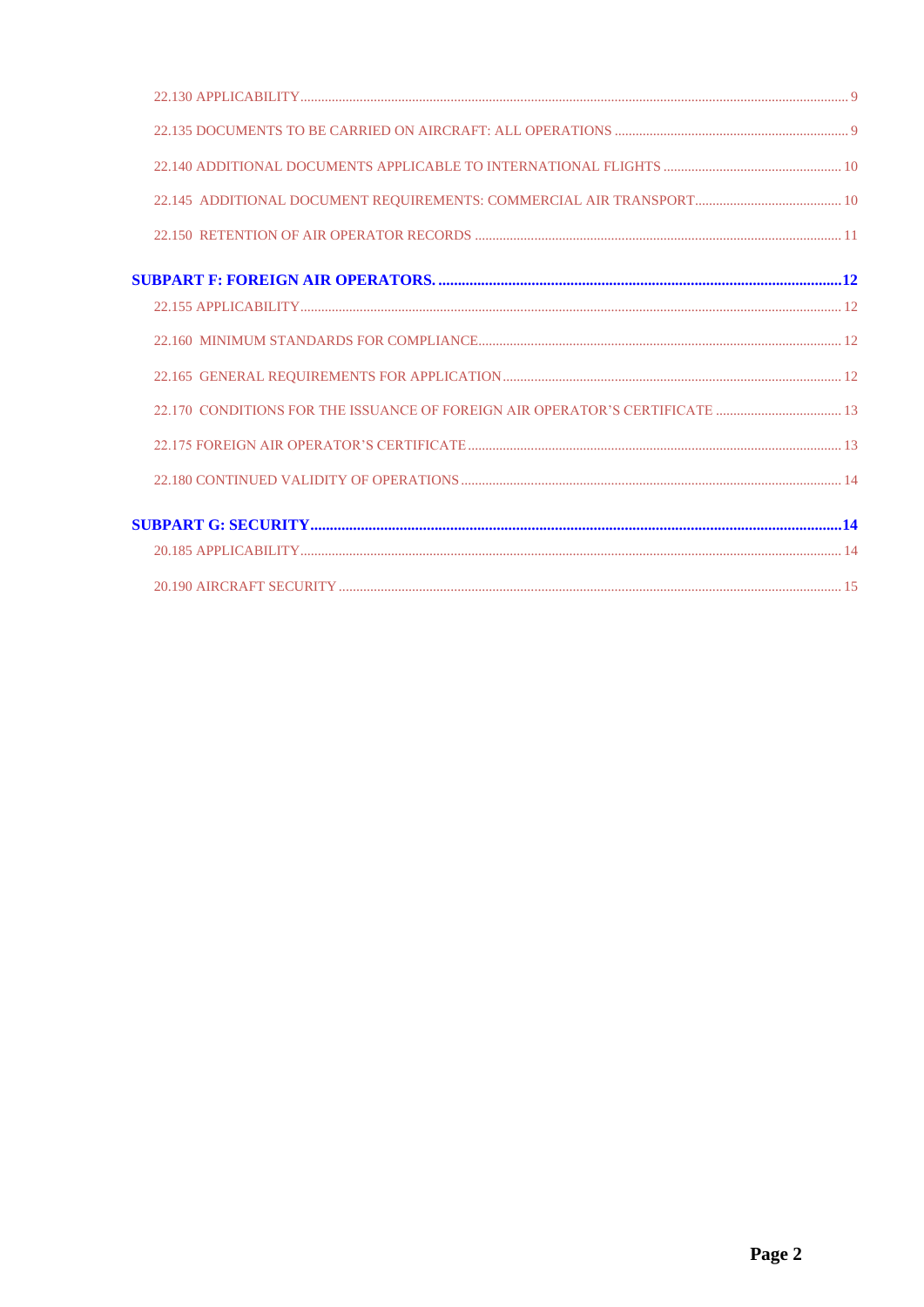# <span id="page-2-0"></span>**SUBPART A: GENERAL**

# <span id="page-2-1"></span>**22.001 APPLICABILITY**

- (a) This Part prescribes requirements applicable to the operations in Vietnam:
	- (1) Of any foreign-registered civil aircraft by a foreign citizen, organization; or
	- (2) Involving commercial air transport by a foreign air operator.

### <span id="page-2-2"></span>**22.005 DEFINITIONS**

(a) For the purpose of this Part, the following definitions shall apply:

*Note: Other acronyms used in aviation are defined in Part 1 of the Aviation Regulations.* 

- (1) **Aircraft operating manual:** A manual, associated with the certificate of airworthiness, containing limitations within which the aeroplane is to be considered airworthy, and instructions and information necessary to the flight crew members of the safe operation of the aeroplane.
- (2) **Authority:** An organization has authorization to conduct the function of the State management in civil aviation.
- (3) **Catabogue:** An operation involving flights within borders or airspace of Viet Nam.
- (4) **Foreign air operator:** Any operator, not being an air operator holding an Air Operator Certificate issued by Vietnam, which undertakes, whether directly or indirectly or by lease or any other arrangement, to engage in commercial air transport operations within borders or airspace of Vietnam, whether on a scheduled or charter basis.
- (5) **Foreign Operator:** A foreign person, organization or enterprise engaged in or offering to engage in an operation in Vietnam with foreign registered aircraft.
- (6) **Personal possession:** The use of this phrase indicates that a document, manual or piece of equipment shall be contained upon the person or readily assessable at the crew member's station during the exercise of the licence privileges.
- (7) **Prevent Flying Order:** A formal document issued by an person authorised by the Authority to conduct safety oversight inspection and resolution of safety issues to advise the operator or pilots of an imminent safety concern of the Authority.
- (8) **Rotorcraft flight manual:** A manual, approved by the State of the operator, provides procedures in normal, abnormal, and emergent conditions, checklists, limitations, information of productivity, specific information of aircraft system, and other concerned documentations for operating rotocraft flight.

### <span id="page-2-3"></span>**22.010 ACRONYMS & ABBREVIATIONS**

- (a) The following abbreviations are used in this Part:
	- (1) ATS Air Traffic Service;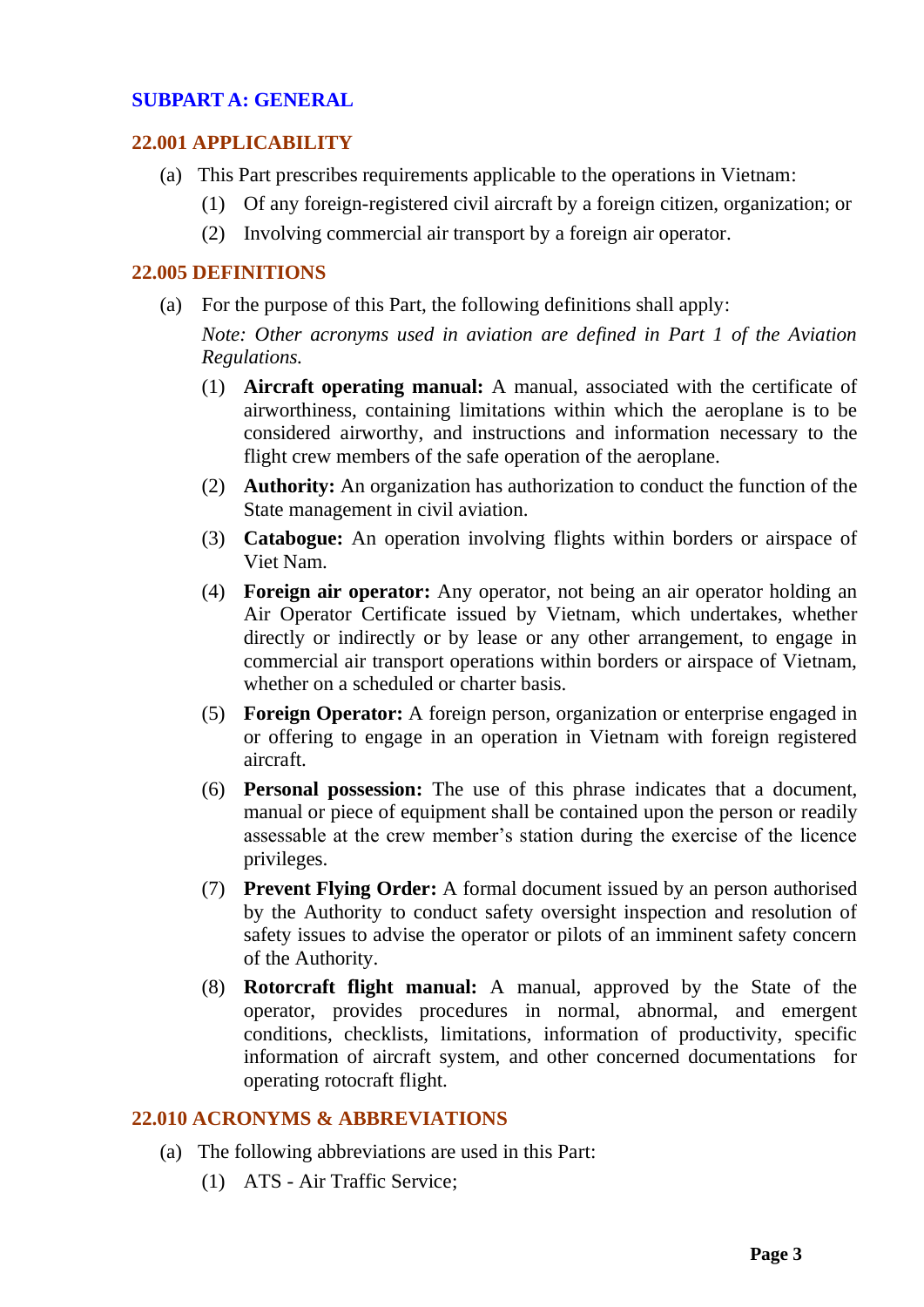- (2)  $\rightarrow$  AFM Aeroplane Flight Manual;
- (3) AOC Air Operator Certificate;
- (4) <sup>2</sup> AOM Aeroplane Operating Manual;
- (5) MEL Minimum Equipment List;
- (6) RFM Rotorcraft Flight Manual.

# <span id="page-3-0"></span>**22.015 CONFORMANCE TO APPLICABLE REQUIREMENTS**

- (a) No pilot or foreign operator may operate an aircraft in Vietnam contrary to the requirements of:
	- (1) This part;
	- (2) Applicable standards contained in the Annexes in the Chicago Convention on International for the operation to be conducted; and
	- (3) Any other requirements that CAAV may specify in the :
		- (i) Aeronautical Information Publication issued by Vietnam; or
		- (ii) Foreign Air Operator's Certificate issued by Vietnam for commercial air transport operations.

# <span id="page-3-1"></span>**SUBPART B: SAFETY OVERSIGHT OF FOREIGN OPERATORS**

### <span id="page-3-2"></span>**22.020 APPLICABILITY**

(a) This Subpart provides the requirements for safety oversight that shall be applicable to foreign operators during their operations in Vietnam.

# <span id="page-3-3"></span>**22.025 PROGRAM OF INSPECTIONS**

- (a) CAAV shall establish with procedures for:
	- (1) The surveillance of operations in Vietnamese territory by foreign operators; and
	- (2) Taking appropriate action when necessary to preserve safety
- (b) This program will include both planned and no-notice inspections of the foreign operators.
- (c) Foreign operators and their personnel shall permit and facilitate these inspections to ensure their accomplishment in a reasonable period of time.

### <span id="page-3-4"></span>**22.030 AUTHORITY TO INSPECT**

- (a) The pilot-in-command and the operator shall permit a person properly authorised by the government of Vietnam, at any time and without prior notice:
	- (1) To board any foreign aircraft operated in Vietnam; and
	- (2) To inspect the documents and manuals required by this Part and the Annexes in Chicago Convention on aircraft operator of Civil Aviation; and

<sup>1</sup> This content is revised according to (a) of Item 1, Appendix XIX to Circular 03/2016/TT-BGTVT dated 31 March 2016.

**<sup>2</sup>** This content is revised according to (b) of Item 1, Appendix XIX to Circular 03/2016/TT-BGTVT dated 31 March 2016.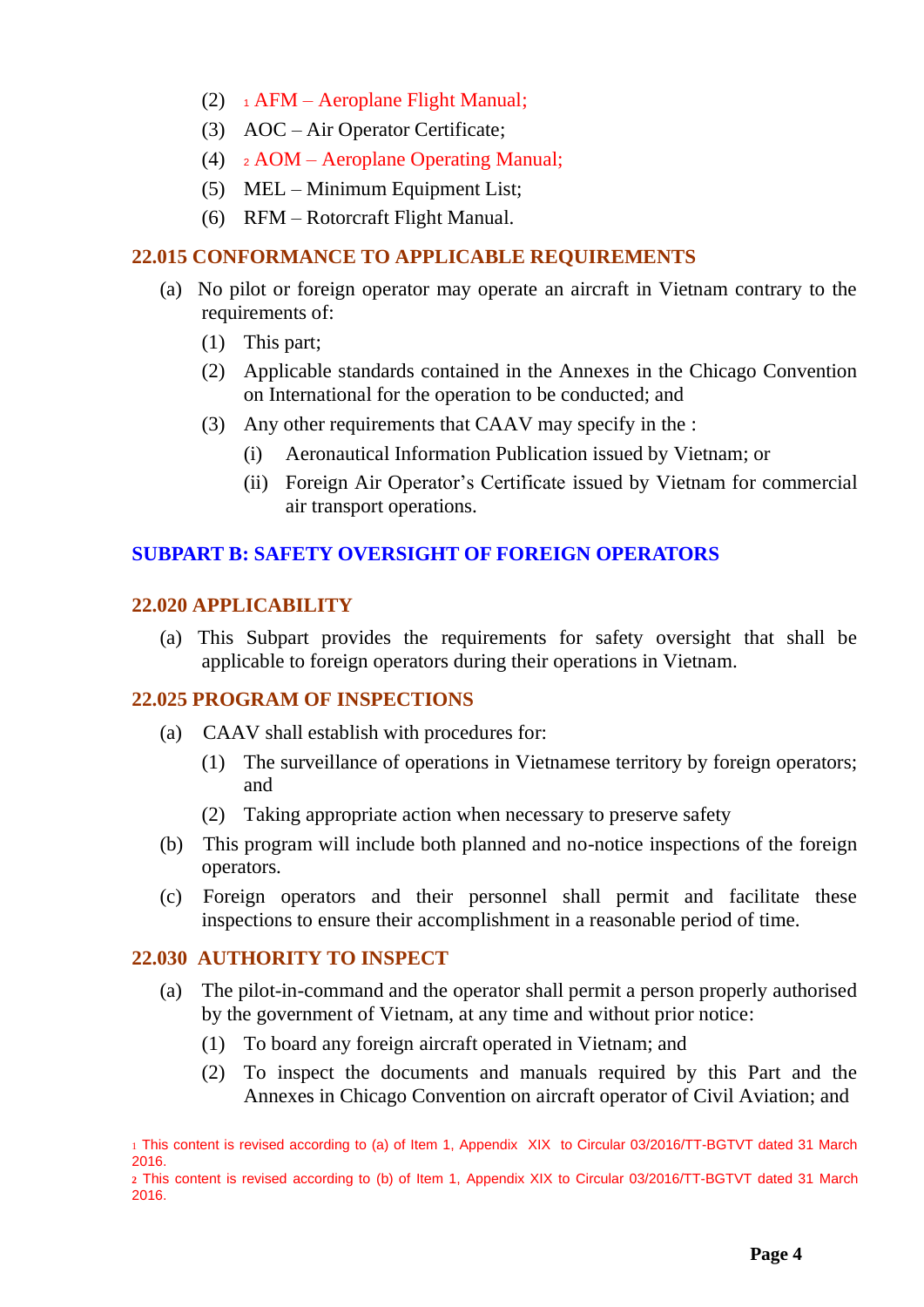- (3) To conduct an inspection of the aircraft and its payload.
- (b) No person may intentionally obstruct or impede any authorized person from accessing locations necessary to the conduct of these inspections.
- (c) Failure to permit these inspections may result in the intervention of law enforcement authorities and the detention of:
	- (1) Aircraft;
	- (2) Crew members;
	- (3) Cargo.

# <span id="page-4-0"></span>**22.035 PROVISION OF DOCUMENTS FOR INSPECTIONS**

- (a) Any documents, manuals and records required under the provisions of this Part and the ICAO Annex Standards and Recommended Practices applicable to the specific flight operation shall be provided to an authorised person upon his request for such information.
- (b) Each person involved or participating in an aviation activity shall, within a reasonable time after being requested to do so by an authorized person, provide the licences, certificates and documents which he is required to have, carry, complete or preserve during the course of his activities.
- (c) For the purpose of this Section, a reasonable time for considered to be:
	- (1) At the time of the request, for documents required to be:
		- (i) Carried on the person; or
		- (ii) On board the aircraft during flight.
	- (2) During normal business hours, for documents required to be:
		- (i) Completed and retained at an aerodrome;
		- (ii) Completed and retained at the administrative facilities; or
		- (iii) Preserved.

# <span id="page-4-1"></span>**22.040 PRESERVATION OF REPORTS, DOCUMENTS & RECORDS**

- (a) Any reports or documents generated during activities subject to the requirements of this Part shall be made within times, comply with the methods and shall contain such information as is specified by the Authority.
- (b) A person assigned under these regulations to preserve any document or record shall continue to preserve that document or record until such time as the responsibility may be transferred to another assigned person.
- (c) Unless otherwise directed by the Authority, a foreign operator of an aircraft on which a fight recorder is carried shall preserve the original recorded data for a period of not less than 60 days, following an accident or incident in Vietnam involving an aircraft of the foreign operator.

### <span id="page-4-2"></span>**22.045 UNAIRWORTHY AIRCRAFT OR UNQUALIFIED CREW MEMBERS**

- (a) The pilot-in-command and the operator shall ensure that the:
	- (1) Aircraft being operated is in conformance with the applicable airworthiness standards and documentation;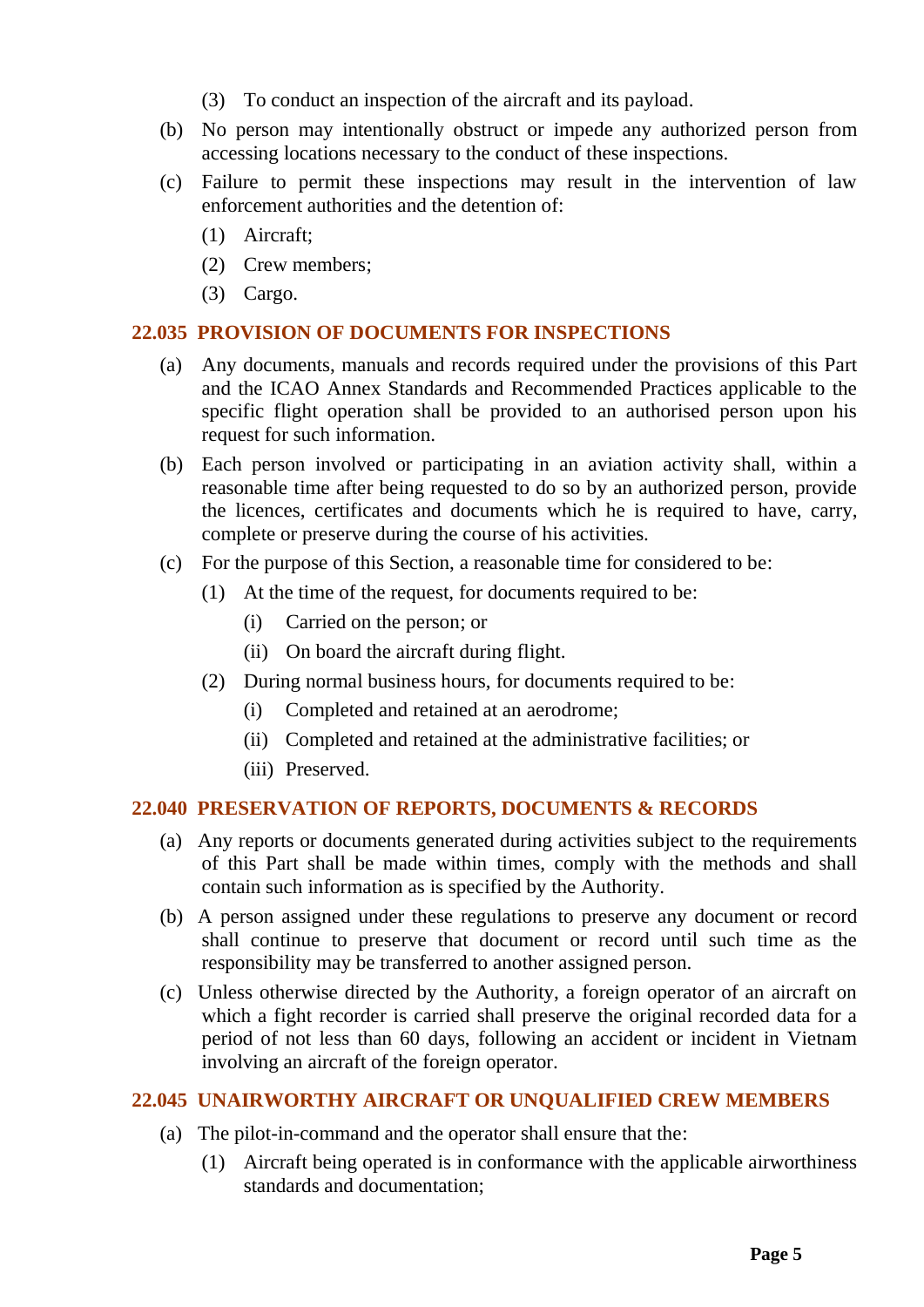- (2) Crew members are qualified in conformance with the applicable minimum requirements for the flight operation; and
- (3) Aircraft is operated within the applicable structural, performance and mass and balance limitations.
- (b) If CAAV determines that the requirements specified in paragraph (a) of this Section are not met, a Prevent Flying Order will be issued.

# <span id="page-5-0"></span>**22.050 NOTIFICATION OF NON-COMPLIANCE**

- (a) CAAV shall immediately notify a foreign operator when it identifies a case of non-compliance or suspected non-compliance by its operator or its personnel with:
	- (1) Serious safety regulations;
	- (2) ICAO Annex Standards; or
	- (3) Laws, safety regulations and procedures applicable within Vietnamese territory or airspace.
- (b) If warranted by the seriousness of the issue, the Authority shall notify the:
	- (1) State of the Operator; and
	- (2) State of Registry, if the issue falls within the responsibilities of that State.
- (c) <sup>3</sup> If the issue and its resolution warrant it, CAAV shall engage in consultations with the State of the Operator or the State of Registry, as applicable, concerning the safety standards maintained by the operator.

# <span id="page-5-1"></span>**SUBPART C: CONFORMANCE TO ICAO STANDARDS**

### <span id="page-5-2"></span>**22.055 APPLICABLITY**

(a) The Subpart clarifies the ICAO Standards and Recommended Practices that will be applicable to foreign operators in Vietnam.

# <span id="page-5-3"></span>**22.060 INTERNATIONAL AIRCRAFT REGISTRATION STANDARDS**

- (a) No foreign person or entity may operate an aircraft in Vietnam, unless it displays registration markings and documentation in conformance with:
	- (1) ICAO Annex 7; and
	- (2) The State of Registry registration requirements.

# <span id="page-5-4"></span>**22.065 INTERNATIONAL AIRWORTHINESS STANDARDS**

- (a) No foreign person or entity may operate an aircraft in Vietnam, unless that aircraft is in conformance with the:
	- (1) Airworthiness Standards of ICAO Annex 8;
	- (2) Type Certificate issued for that type of aircraft by the State of Design, Manufacture, and Registry;
	- (3) Certificate of Airworthiness issued for that aircraft by the State of Registry;
	- (4) The continuing inspection and maintenance requirements of the State of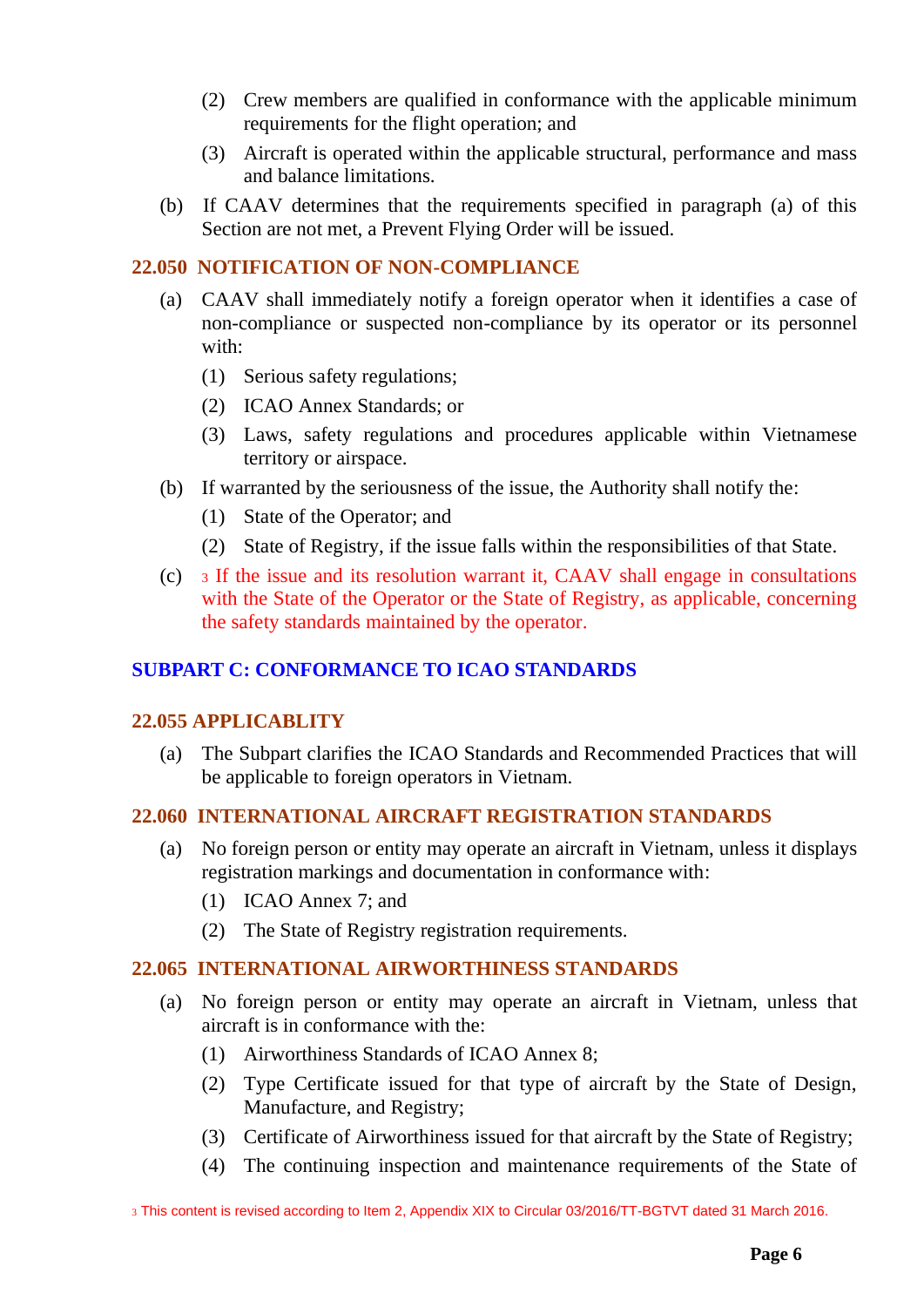Registry; and

(5) Requirements for a valid maintenance release.

# <span id="page-6-0"></span>**22.070 INTERNATIONAL NOISE & ENVIRONMENT STANDARDS**

- (a) No foreign person or entity may operate an aircraft in Vietnam, unless that aircraft is:
	- (1) Carrying on the flight deck, a noise certificate or equivalent document issued by the State of the Registry in conformance with ICAO Annex 16;
	- (2) Operated in conformance with any limitations specified in the issuance of that noise certificate.

# <span id="page-6-1"></span>**22.075 INTERNATIONAL PERSONNEL LICENSING STANDARDS G**

- (a) No foreign person or entity may exercise the privileges of a license issued by a State of Registry, other than Vietnam, to operate an aircraft within Vietnam unless:
	- (1) That license was issued in conformance with Standards and Recommended Practices specified in ICAO Annex 1;
	- (2) That license is carried in the personal possession of the license holder during all operations of aircraft in Vietnam;
	- (3) The license holder is in conformance with the applicable State of Registry requirements for:
		- (i) Currency;
		- (ii) Proficiency; and
		- (iii) Recency of experience.

### <span id="page-6-2"></span>**22.080 INTERNATIONAL SECURITY STANDARDS**

- (a) No foreign person or entity may conduct operations of aircraft in Vietnam unless those operations conform to:
	- (1) ICAO Annex 17 applicable for such operations;
	- (2) Any security requirements required at the authorities at the aerodromes of departure and arrival; and
	- (3) For commercial air transport operations, the security policies and procedures approved for the air operator.
- (b) A foreign operator shall take measures to ensure that no persons conceal themselves or cargo on board an aircraft.

### <span id="page-6-3"></span>**22.085 INTERNATIONAL DANGEROUS GOODS STANDARDS**

- (a) No foreign person or entity may operate an aircraft in Vietnam transporting dangerous goods not exempted by ICAO Annex 18 or the Technical Instructions, whether in general aviation or commercial air transport operations, unless:
	- (1) Those operations conform to the Standards and Recommended Practices of ICAO Annex 18; and
	- (2) The notification requirement of this Part has been met.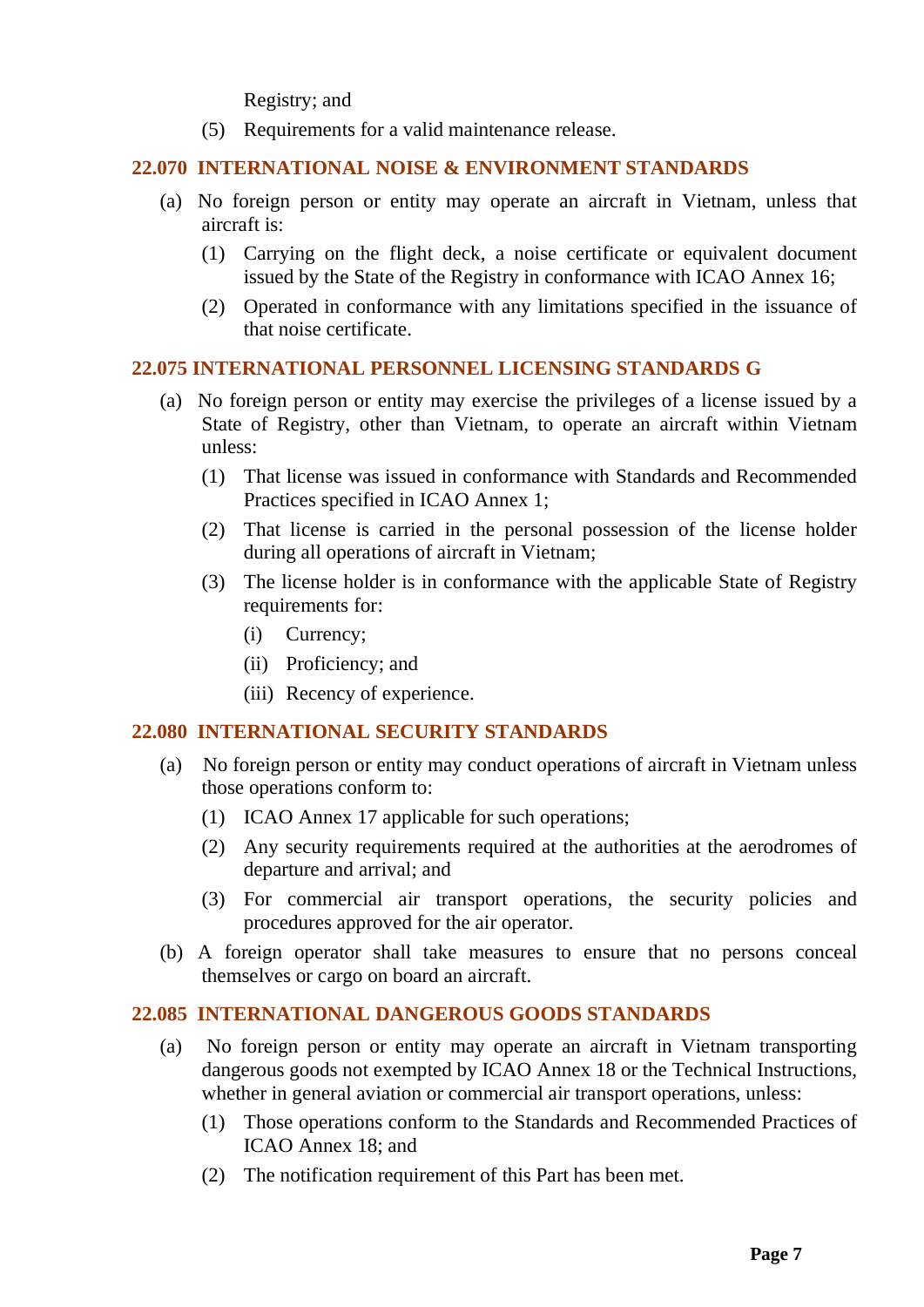### <span id="page-7-0"></span>**22.090 INTERNATIONAL RULES OF THE AIR STANDARDS**

- (a) No foreign person or entity may operate an aircraft in Vietnam unless those operations conform to:
	- (1) Annex 2, Rules of the Air; or
	- (2) At the option of the operator, Part 10 of the Aviation Regulations

#### <span id="page-7-1"></span>**22.095 INTERNATIONAL GENERAL AVIATION STANDARDS**

- (a) No foreign person or entity may operate an aircraft in general aviation operations in Vietnam, unless those operations conform to the Standards and Recommended Practises for those operations that are specified in:
	- (1) For aeroplanes, Annex 6, Part 2; or
	- (2) For helicopters, Annex 6, Part 3; or
	- (3) <sup>4</sup>At the option of the operator, Parts 6, 10 and 23 of the Aviation Regulations, as applicable .

#### <span id="page-7-2"></span>**22.100 INTERNATIONAL COMMERCIAL AIR TRANSPORT STANDARDS**

- (a) No foreign person or entity may operate an aircraft in civil aviation operations in Vietnam unless those operations conform to the:
	- (1) <sup>5</sup>Foreign Air Operator's Certificate issued by the CAAV;
	- (2) Air operator certificate and operations specifications of the State of the Operator; and
	- (3) International Air Transit Agreement (1944); and
	- (4) ICAO Convention (1944); and
	- (5) The Standards and Recommended Practises for those operations that are specified in:
		- (i) For aeroplanes, ICAO Annex 6, Part 1; or
		- (ii) For helicopters, ICAO Annex 6, Part 3.

#### <span id="page-7-3"></span>**22.105 NO CABOTAGE**

- (a) No foreign person or operator may conduct commercial air transportation operations involving cabotage between aerodromes in Vietnam that involve the emplaning and subsequent deplaning of passengers and/ or cargo.
- (b) <sup>6</sup> No foreign person or air operator may conduct commercial air transport operations from an aerodrome in a foreign country to and from aerodromes in Vietnam unless those operations are authorized by CAAV and in accordance with the 5 freedoms specified in the International Air Transit Agreement or as provided in applicable bilateral agreements.

<sup>4</sup> This content is revised according to Item 3, Appendix XIX to Circular 03/2016/TT-BGTVT dated 31 March 2016.

<sup>5</sup> This content is revised according to Item 4, Appendix XIX to Circular 03/2016/TT-BGTVT dated 31 March 2016.

<sup>6</sup> This content is revised according to Item 5, Appendix XIX to Circular 03/2016/TT-BGTVT dated 31 March 2016.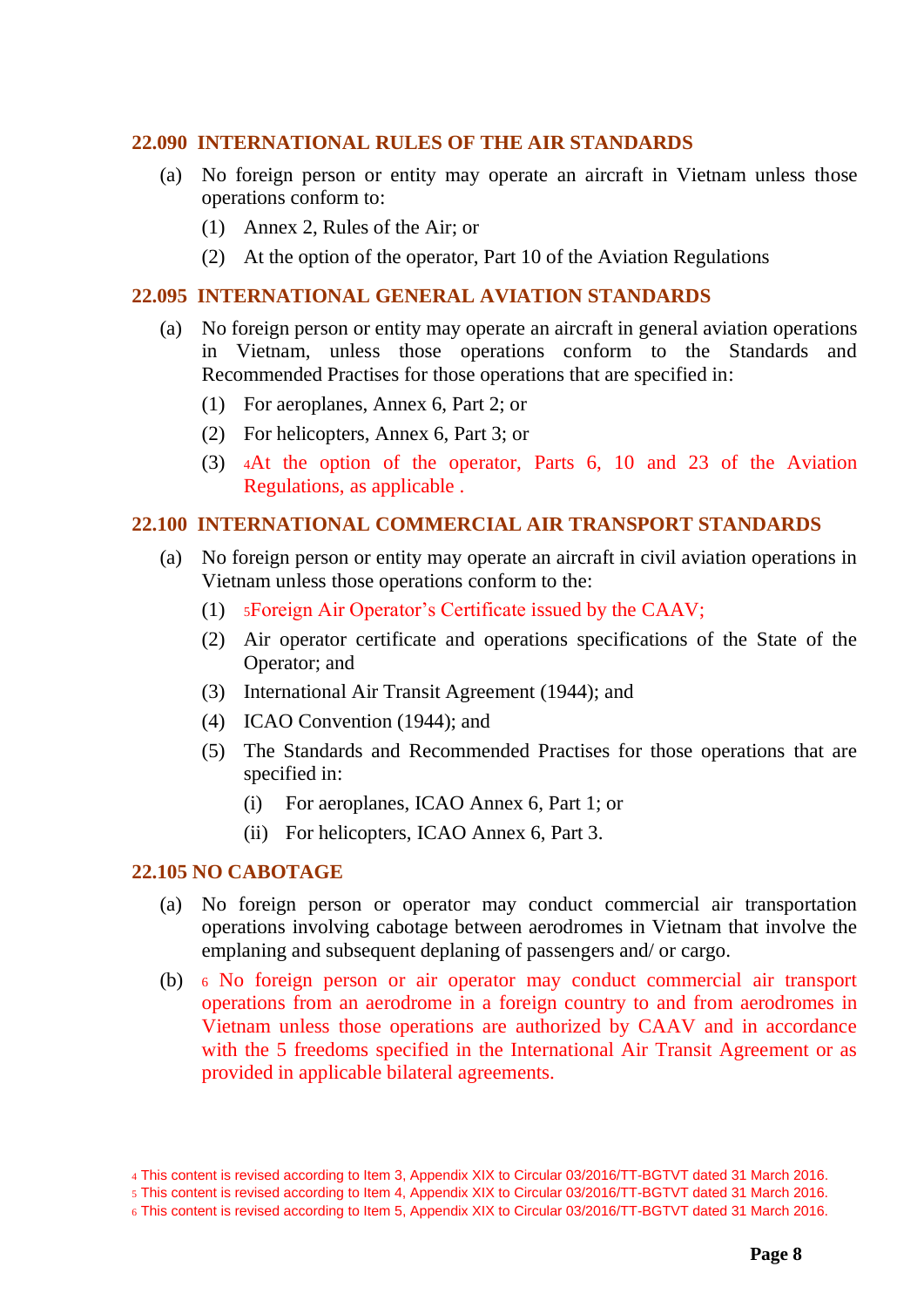# <span id="page-8-0"></span>**SUBPART D: REQUIRED NOTIFICATIONS**

### <span id="page-8-1"></span>**22.110 APPLICABILITY**

(a) This Subpart provides the notification requirements that are applicable to operations by foreign operators in Vietnam.

### <span id="page-8-2"></span>**22.115 OPERATIONAL DIFFERENCES TO ICAO STANDARDS**

- (a) <sup>7</sup> No foreign person or entity may engage in operations in Vietnam that do not comply, or have differences, with applicable ICAO Standards and Recommended Practices unless:
	- (1) CAAV has been provided with prior notification of the operation, including:
		- (i) Names of the persons and licences involved;
		- (ii) Type and registration number of the aircraft involved;
		- (iii) Specific dates for the proposed operations;
		- (iv) Specific difference with the Standard or Recommended Practice involved; and
		- (v) Proposed provision for an equivalent level of public safety;
	- (2) The foreign operator has received an approved operational specifications issued by CAAV in accordance with Article 22.165; and
	- (3) A copy of the signed operational specifications is carried within the aircraft during all operations within Vietnam.

# <span id="page-8-3"></span>**22.120 DANGEROUS GOODS NOTIFICATION**

(a) No foreign person or operator may carry dangerous goods on an aircraft unless prior notification of the presence and type of dangerous goods on the aircraft has been included in the remarks section of the filed ATC flight plan.

### <span id="page-8-4"></span>**SUBPART E: DOCUMENTS TO BE CARRIED & RETAINED**

#### <span id="page-8-5"></span>**22.130 APPLICABILITY**

(a) This Subpart clarifies the requirements for documents, manuals and records that must be carried aboard the aircraft or retained at the point of depature by foreign operators in Vietnam.

### <span id="page-8-6"></span>**22.135 DOCUMENTS TO BE CARRIED ON AIRCRAFT: ALL OPERATIONS**

- (a) No foreign person or entity may operate a civil aircraft unless it has within it the current and approved documents appropriate to the operations to be conducted, including:
	- (1) A current, sufficient and lawful registration certificate issued by the State of Registry;
	- (2) A current, sufficient and lawful airworthiness certificate issued by the State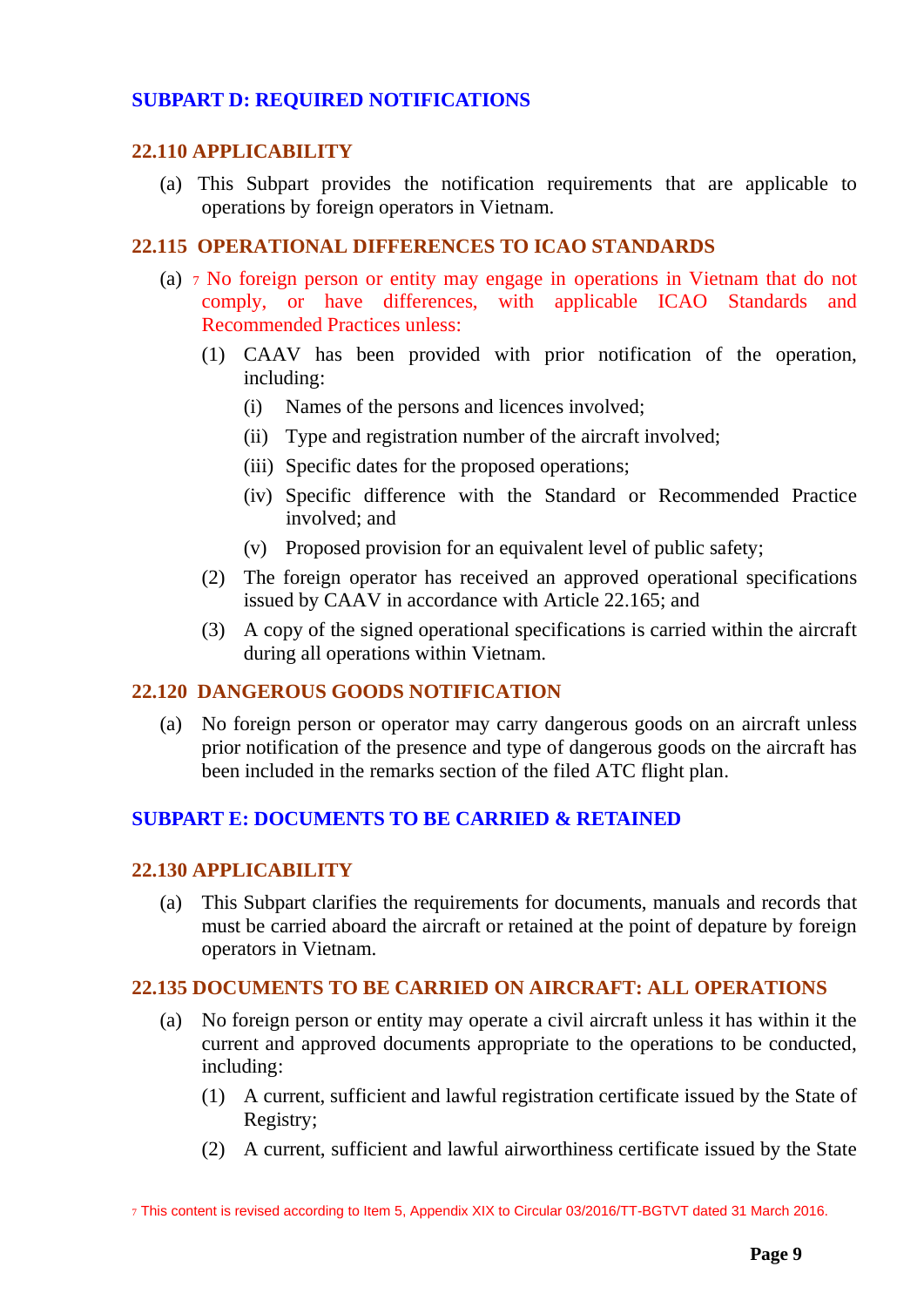of Registry;

- (3) An Approved Flight Manual appropriate to the aircraft type;
- (4) Normal, abnormal and emergency checklists for all phases of flight;
- (5) A pilot operating handbook (or aircraft operating manual) appropriate to the aircraft type;
- (6) Performance and Mass and Balance tables or graphs
- (7) An aircraft radio license (if radio is installed and being used by the crew) issued by the State of Registry;
- (8) Current and suitable charts for:
	- (i) The route of the proposed flight; and
	- (ii) All routes along which it is reasonable to expect that the flight may be diverted.
- (9) Air-ground signals for search and rescue;
- (10) Notification documents for any special cargo, including any dangerous goods; and
- (11) Passenger and third-party liability insurance certificate issued to the owner and operator of the aircraft.
- (b) No foreign person or entity may operate a civil aircraft for in Vietnam unless the following documents issued by the State of Registry are in the personal possession of each crew member:
	- (1) Licences;
	- (2) Medical certificates, if applicable; and
	- (3) Radio telephone endorsement, if applicable

# <span id="page-9-0"></span>**22.140 ADDITIONAL DOCUMENTS APPLICABLE TO INTERNATIONAL FLIGHTS**

- (a) No foreign person or entity may operate a civil aircraft for flights across international borders into or out of Vietnam unless it has within the additional documents necessary for such flights, including:
	- (1) A general declaration for customs.
	- (2) <sup>8</sup>A list of passenger names and points of embarkation and destination, if applicable.
	- (3) The procedures and signals relation to interception of aircraft;
	- (4) <sup>9</sup>Any other documentation that may be required by the CAAV or authority of States concerned with such a flight.

# <span id="page-9-1"></span>**22.145 ADDITIONAL DOCUMENT REQUIREMENTS: COMMERCIAL AIR TRANSPORT**

(a) No foreign person, entity or air operator may operate a civil aircraft in Vietnam

<sup>8</sup> This content is revised according to (a) of Item 7, Appendix XIX to Circular 03/2016/TT-BGTVT dated 31 March 2016.

<sup>9</sup> This content is revised according to (b) of Item 7, Appendix XIX to Circular 03/2016/TT-BGTVT dated 31 March 2016.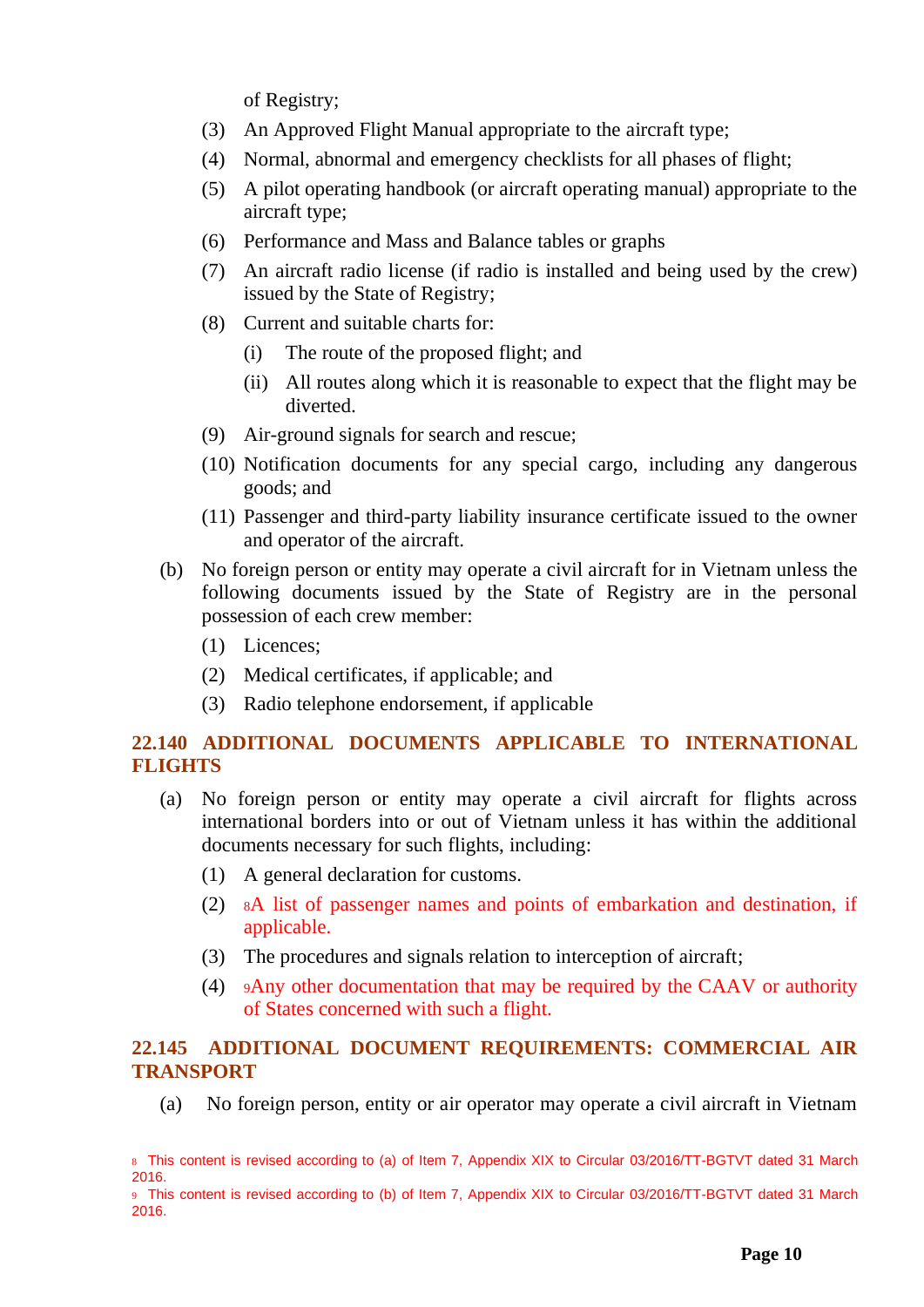in commercial air transport unless it has within it the additional documents necessary for such flights, including:

- (1) A copy of the Foreign Air Operator's Certificate issued by CAAV permitting such operations in Vietnam;
- (2) An Aircraft Journey/Technical logbook with properly documented:
	- (i) Maintenance release; and
	- (ii) Identification and deferment ( can be based on MEL) of any mechanical irregularity;
- (3) A completed Aircraft Load Manifest for the specific flight;
- (4) A completed Operational Flight Plan appropriate to the route;
- (5) The NOTAMS briefing documentation.appropriate to the flight;
- (6) The meteorological briefing documentation appropriate to the route of flight;.
- (7) Operations manuals relevant to operation(s) conducted accepted by the State of the Operator;
- (8) An Aircraft Operating Manual accepted by the State of the Operator;
- (9) A MEL approved by the State of the Operator
- (10) An English translation of a certified true copy of AOC and authorisations, conditions and limitations issued by the State of the Operator for the fleet of aircraft operated;
- (11) <sup>10</sup> A bomb search checklist;
- $(12)$  11 A least risk location instruction in the event a bomb is found; and
- (13) <sup>12</sup> Forms for complying with the reporting requirements of the State of the Operator and the AOC holder.

# <span id="page-10-0"></span>**22.150 RETENTION OF AIR OPERATOR RECORDS**

- (a) The foreign air operator shall have a copy of the following records retained at a point of departure from Vietnam:
	- (1) Passenger manifest
	- (2) Aircraft technical log page(s) containing the maintenance release(s) applicable for the departing flight;
	- (3) Aircraft type-specific load manifest demonstrating compliance with requirements fori với:
		- (i) Mass and balance; and
		- (ii) Performance; and
	- (4) Operational flight plan.
- (b) CAAV may approve an alternative retention method in the Foreign Air Operator's Certificate.

10 This content is revised according to Item 8, Appendix XIX to Circular 03/2016/TT-BGTVT dated 31 March 2016. 11 This content is revised according to Item 8, Appendix XIX to Circular 03/2016/TT-BGTVT dated 31 March 2016.

<sup>12</sup> This content is revised according to Item 8, Appendix XIX to Circular 03/2016/TT-BGTVT dated 31 March 2016.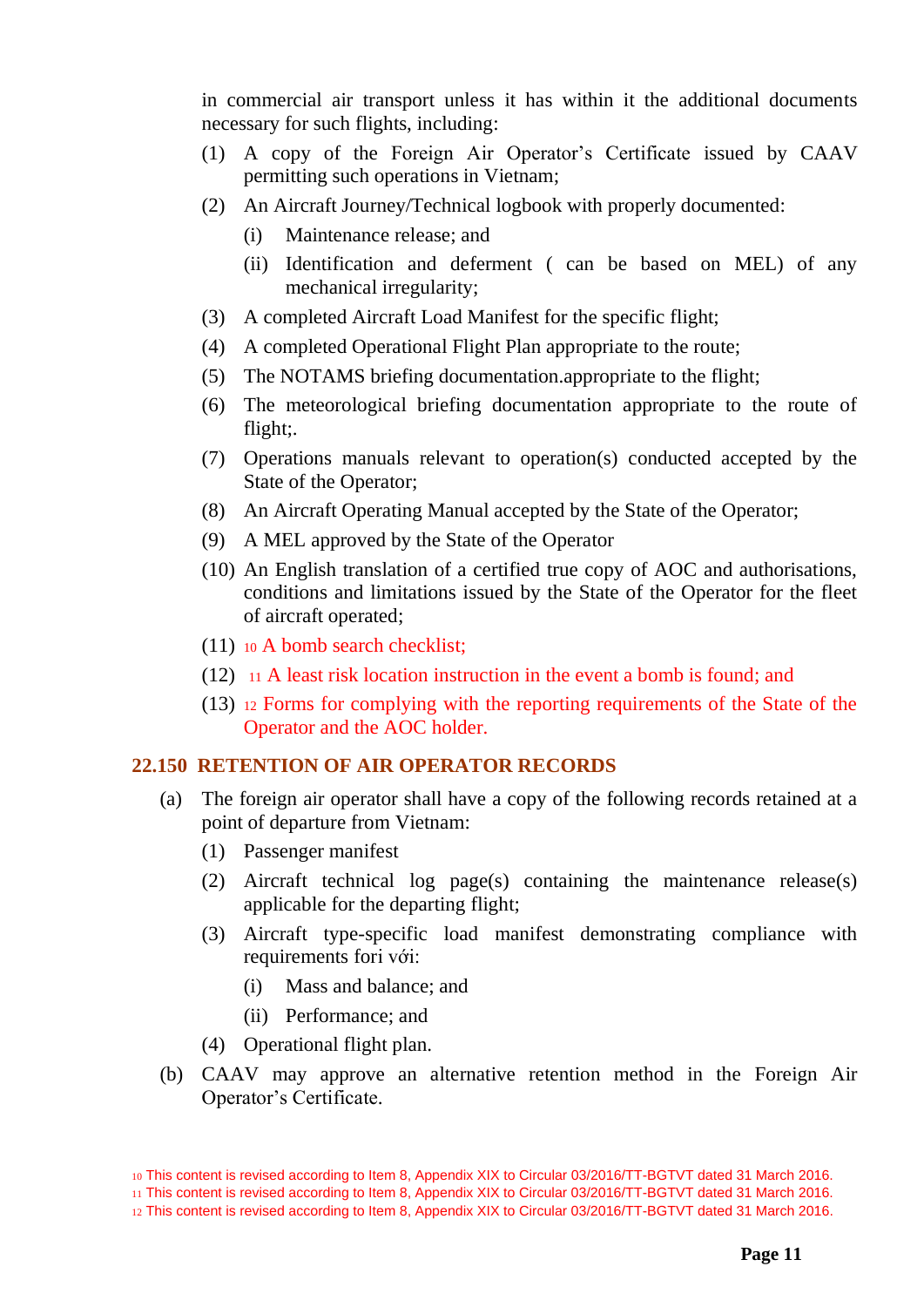# <span id="page-11-0"></span>**SUBPART F: FOREIGN AIR OPERATORS.**

# <span id="page-11-1"></span>**22.155 APPLICABILITY**

(a) This Subpart provides the additional requirements that are applicable to foreign air operators for conduct of commercial air transport operations in Vietnam.

# <span id="page-11-2"></span>**22.160 MINIMUM STANDARDS FOR COMPLIANCE**

- (a) Vietnam shall recognize as valid an air operator certificate issued by another ICAO Contracting State, provided that the requirements under which the certificate was issued are at least equal to the applicable Standards specified in Annex 6, Part 1.
- (b) If there is not sufficient information or technical supportings regarding the foreign air operator's conformance with Annex 6, CAAV shall make an on-site visit to the operator's operation and maintenance bases assess conformance before issuance of the Foreign Air operator's Certificate.
- (c) CAAV shall not impose more restrictive requirements than those applicable to commercial air transport operations conducted by:
	- (1) Other foreign air operators authorized to operate in Vietnam; or
	- (2) AOC holders of Vietnam.

# <span id="page-11-3"></span>**22.165 GENERAL REQUIREMENTS FOR APPLICATION**

- (a) A foreign air operator shall not operate an aircraft in Vietnam unless it holds Foreign Air Operator's Certificate issued to it by CAAV;
- (b) Where an air operator wishes to apply to operate in Vietnam, the applicant should apply the request form and documentation according to this Subpart.
- (c) An application for Foreign Air Operator's Certificate, shall be accompanied by:
	- (1) A copy of a valid air operator certificate and supporting authorizations issued by the State of the Operator;
	- (2) A copy of any equivalent operations specifications issued by the State of the Operator for any demonstrating approvals to be used while conducting operations in Vietnam;
	- (3) A copy of the licence or authorisation granted to the air operator by the State of the Operator to conduct commercial air transport to and from Vietnam;
	- (4) A copy of the approval page for a Minimum Equipment List approved by the State of the Operator for each aircraft type intended to be operated in Vietnam;
	- (5) A representative copy of a Certificate of Registration issued the State of Registry for the aircraft types proposed to be operated in Vietnam;
	- (6) A copy of a document identifying the maintenance that are required to be carried out for aircraft while they are operated in Vietnam;
	- (7) A copy of the maintenance contract between the air operator and the AMO approved by the State of Registry to conduct the maintenance while in Vietnam;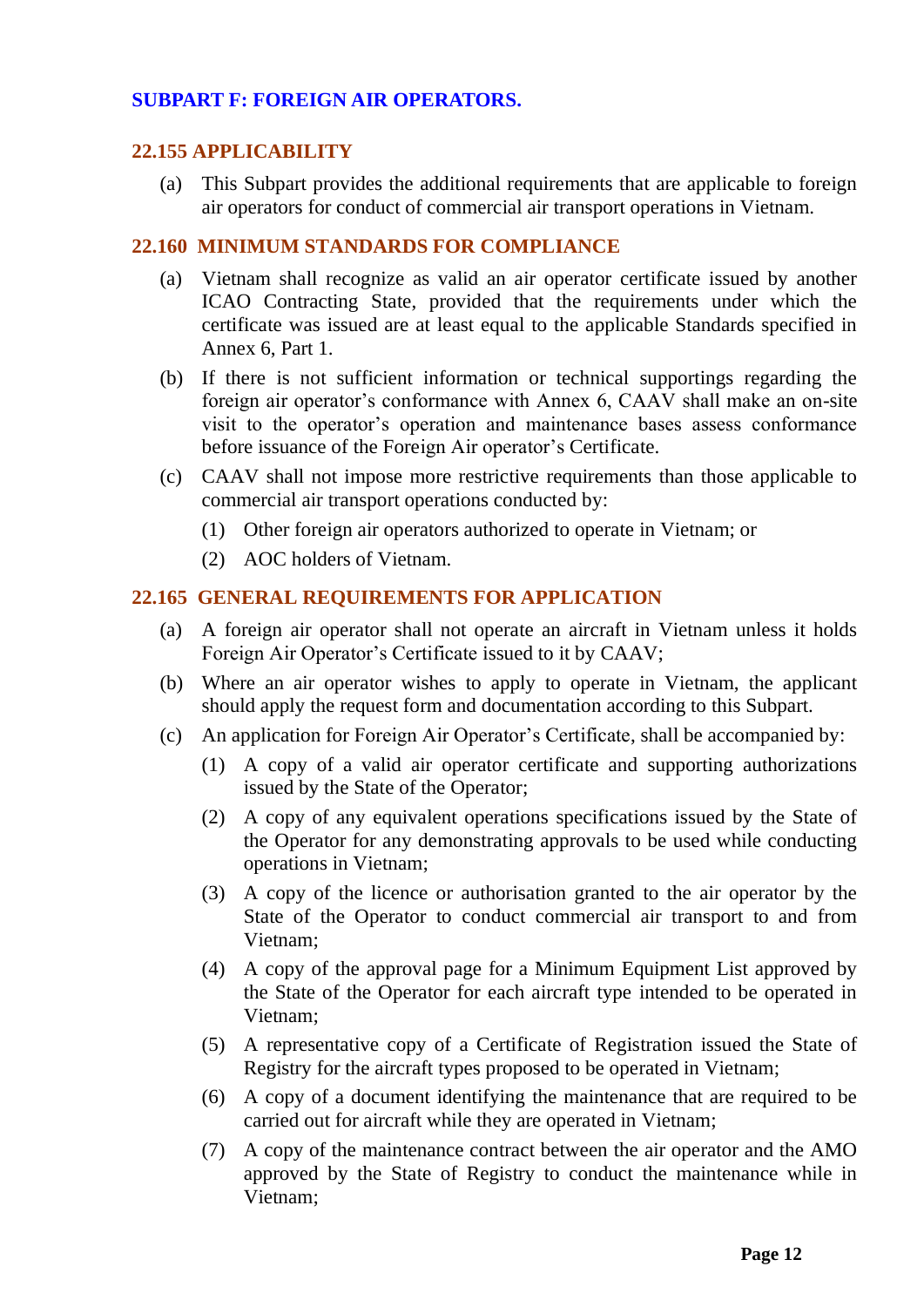- (8) A copy of any lease agreements, if the aircraft is not owned by foreign air operator;
- (9) A proposed Aircraft Operator Security Programme, for the approval of CAAV; and
- (10) Any other document CAAV considers necessary to ensure that the intended operations will be
- (11) conducted safely.
- (d) An applicant under this Part shall apply for the initial issue of Foreign Air Operator's Certificate at least 30 days before the date of commencement of intended operation.
- (e) CAAV shall evaluate the validity and completeness of document in 3 working calendar days since the date of receipt; then announce the result to the foreign operator directly or in words in case of the document is refused.
- (f) In case the documentation is accepted, in 07 working calendar days, since the date of receipt, CAAV shall evaluate the content, unite, and announce officially inspect plan if necessary to the foreign air operator who submits the request form.
- (g) <sup>13</sup> CAAV decides to approve Foreign Air Operator's Certificate for the foreign air operator in 20 days, since the date of announcing inspect plan of aircraft technique conditions which meet the Standards and Recommended Practices in Annex 6 in the Chicago Convention for civil aviation operation.

# <span id="page-12-0"></span>**22.170 CONDITIONS FOR THE ISSUANCE OF FOREIGN AIR OPERATOR'S CERTIFICATE**

- (a) CAAV may issue Foreign Air Operator's Certificate to a foreign air operator to conduct commercial air operations in Vietnam where CAAV is satisfied that the air operator:
	- (1) Has a valid Air Operator Certificate issued by the State of the Operator;
	- (2) Has an Aircraft Operator Security Program approved by the State of the Operator and Vietnam for the operations intended;
	- (3) Meets the applicable Standards and Recommended Practices for commercial air transport according to Annex 6 in the Chicago Convention:
		- (i) For aeroplanes, Part 1: or
		- (ii) For helicopters, Part 3.
	- (4) Meets the standards contained in applicable Annexes to the Chicago Convention for the operation to be conducted; and
	- (5) Has sufficient financial resources to conduct safe operations.

# <span id="page-12-1"></span>**22.175 FOREIGN AIR OPERATOR'S CERTIFICATE**

(a) The Foreign Air Operator's Certificate issued by CAAV shall specify which specific operations are authorised, prohibited, limited or subject to certain conditions, in the interest of public safety.

<sup>13</sup> This content is revised according to Item 9, Appendix XIX to Circular 03/2016/TT-BGTVT dated 31 March 2016.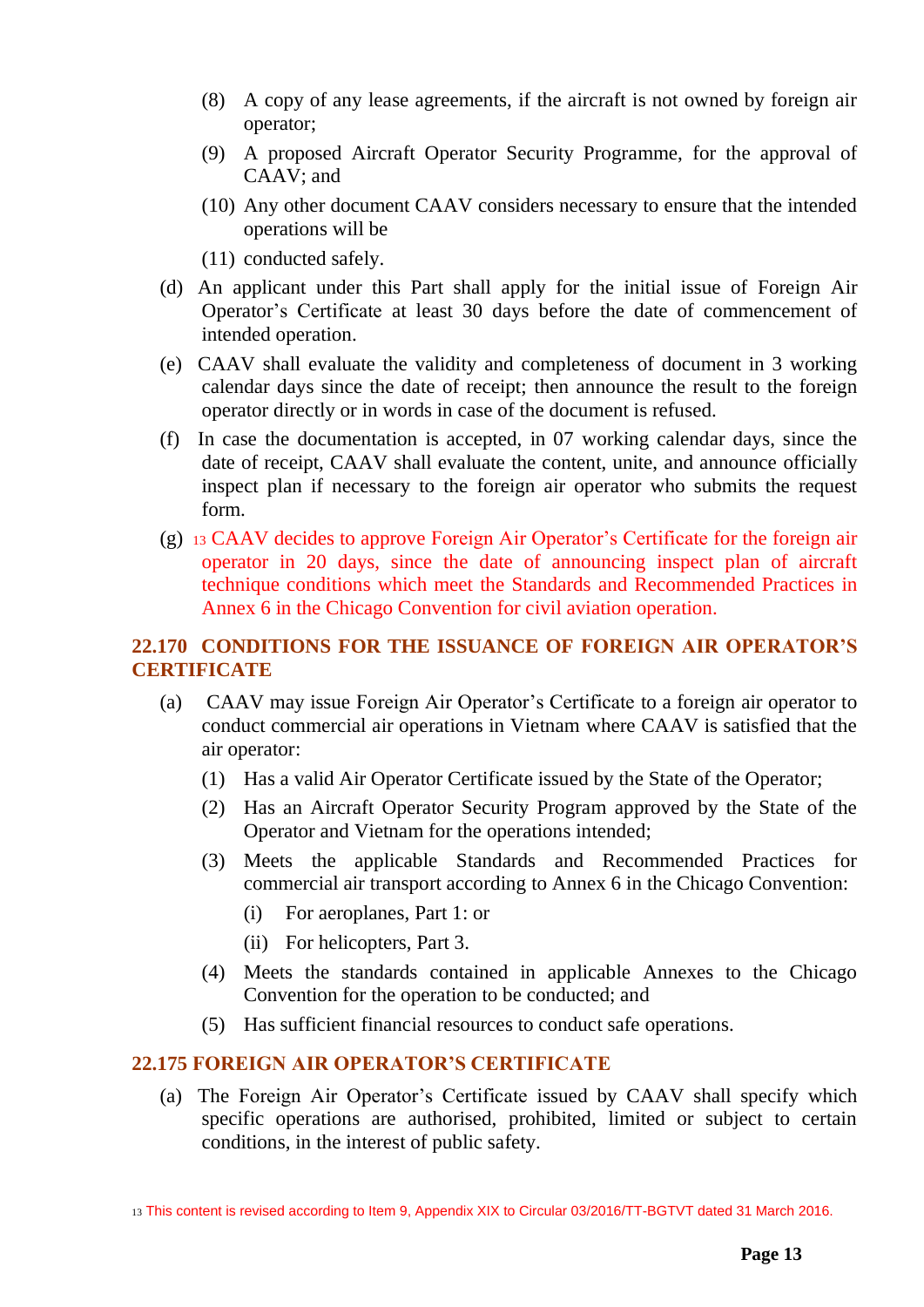- (b) CAAV shall not issue authorizations that have not been authorized for the foreign air operator by the State of the Operator unless those requirements are specifically intended only for operations in Vietnam.
- (c) Foreign Air Operator's Certificate issued under this Subpart shall contain details of the following:
	- (1) The purpose of issuance;
	- (2) Application and duration;
	- (3) Limitations to, or specific actions required to the operator;
	- (4) <sup>14</sup>Aerodrome authorisations and limitations;
	- (5) <sup>15</sup>Authorized aircraft listing; and
	- (6) <sup>16</sup>Any other limitations to operations in the Vietnam prescribed by CAAV.
	- (7) Area and route authorisation and limitations;
	- (8) Aerodrome authorisations and limitations;
	- (9) Mass and balance, including methods for determination passenger and cargo weight, center of gravity and performance;
	- (10) Maintenance;
	- (11) Interchange of equipment operations;
	- (12) Aircraft leasing operations;
	- (13) Transportation of dangerous goods.
- (d) <sup>17</sup> The Operations Specification issued to a foreign air operator by the Authority shall be supplementary to the requirements of this Part.

### <span id="page-13-0"></span>**22.180 CONTINUED VALIDITY OF OPERATIONS**

- (a) A foreign air operator shall, when conducting operations authorized by CAAV to, from and within Vietnam, meet and maintain the requirements established, including those found in:
	- (1) This Part;
	- (2) Foreign Air Operator's Certificate issued by the Authority;
	- (3) ts approved Aircraft Operator Security Programmer; and
	- (4) Any additional security requirements that may be specified by the Government of Vietnam.

# <span id="page-13-1"></span>**SUBPART G: SECURITY**

### <span id="page-13-2"></span>**20.185 APPLICABILITY**

(a) This Subpart provides additional security requirements that are applicable to

<sup>14</sup> This content is revised according to (a) of Item 10, Appendix XIX to Circular 03/2016/TT-BGTVT dated 31 March 2016.

<sup>15</sup> This content is revised according to (a) of Item 10, Appendix XIX to Circular 03/2016/TT-BGTVT dated 31 March 2016.

<sup>16</sup> This content is revised according to (a) of Item 10, Appendix XIX to Circular 03/2016/TT-BGTVT dated 31 March 2016.

<sup>17</sup> This content is revised according to (b) of Item 10, Appendix XIX to Circular 03/2016/TT-BGTVT dated 31 March 2016